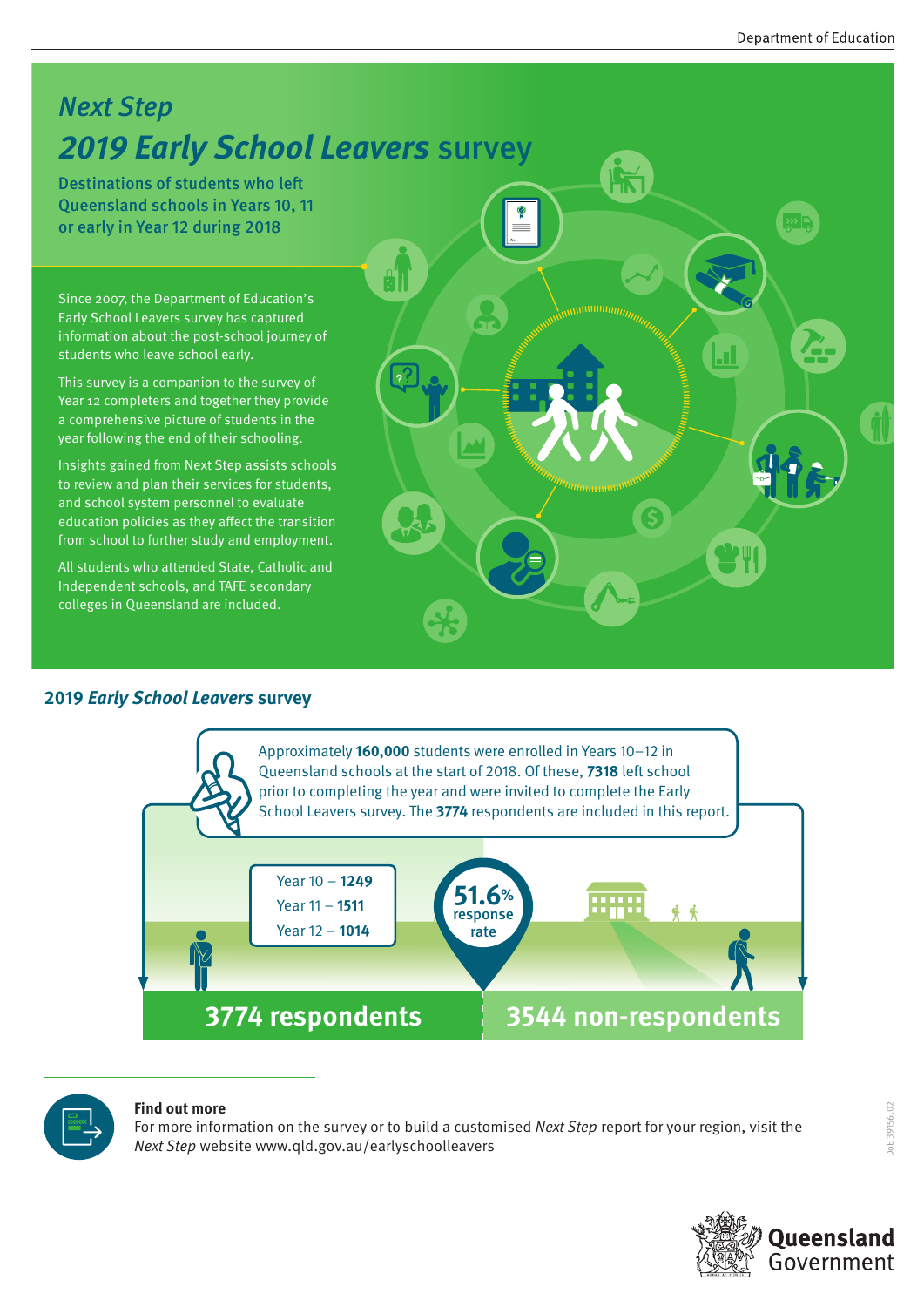## **Post-school engagement**

#### **Engagement in education, training or employment**



#### **Post-school engagement in education, training or employment over time**



54.7% of 1011 respondents from **disadvantaged** areas<sup>4</sup>



29.5% 45.3%

1 Percentages in this report have been rounded to one decimal point

25.2%

<sup>2</sup> Comparisons with other groups should be interpreted with caution due to the lower survey response rate for Indigenous persons (34.8%)

<sup>&</sup>lt;sup>3</sup> Students who were not living in a 'Major Cities' category area of the Australian Bureau of Statistics' Remoteness Structure

<sup>4</sup> Australian Bureau of Statistics' Index of Relative Socio-Economic Disadvantage (Queensland, Quintile 1, area based).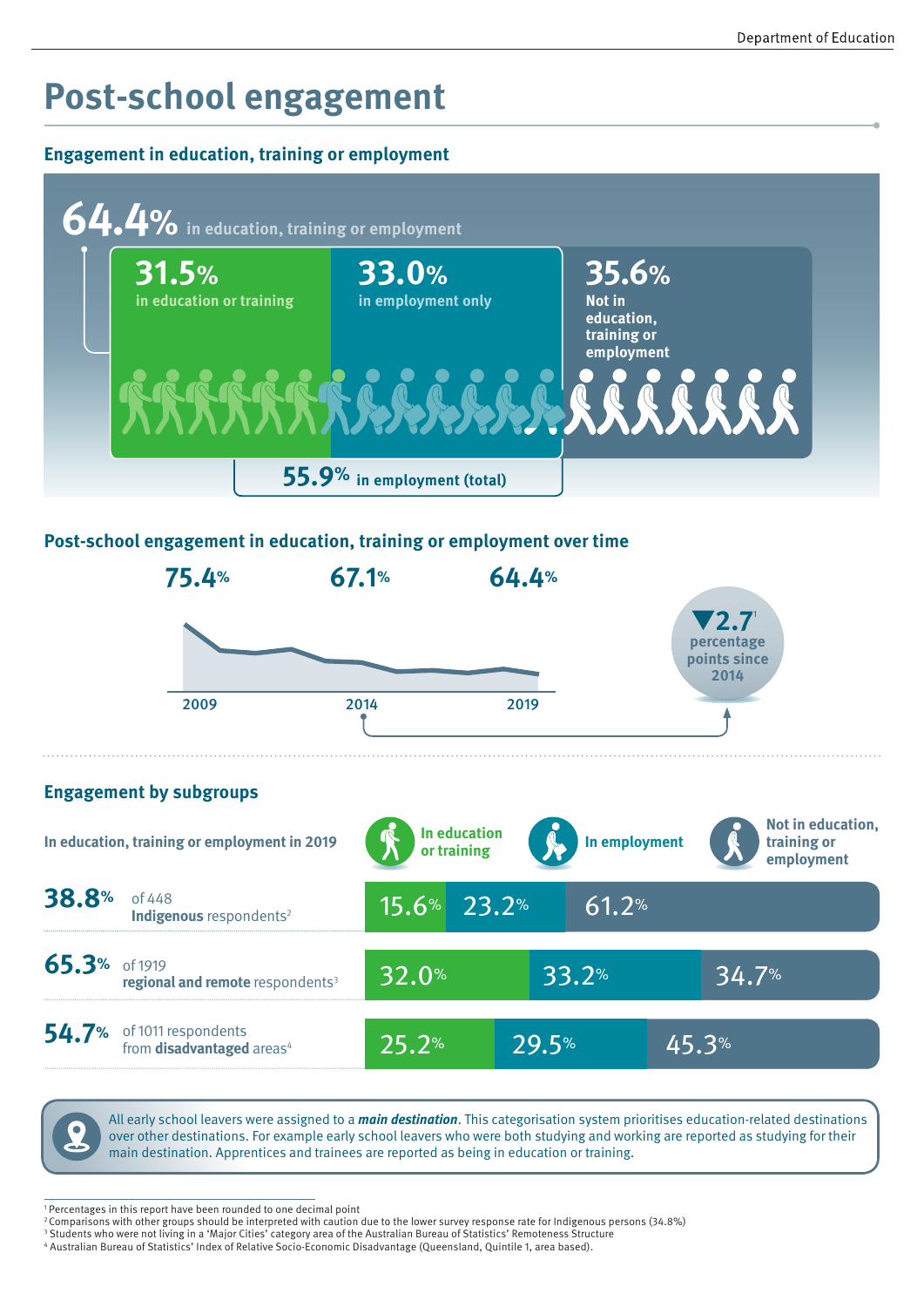## **Post-school engagement**

 $\rightarrow$  Percentage point change

#### **Why are they leaving?**

**Single most important reason for leaving school**

| <b>19.1%</b><br>20.5%<br>12.2%<br>$\triangle 4.5$<br>$\blacktriangledown$ 3.5<br>$\blacktriangledown$ 1.5<br>since 2014<br>since 2014<br>since 2014<br>Did not like<br><b>Health reasons</b><br>To get a job/<br>school<br>apprenticeship | 11.3%<br>$\blacktriangle$ 2.4<br>since 2014<br><b>Behaviour of</b><br>other students<br>disrupted my study | 8.6%<br>$\blacktriangle$ 1.2<br>since 2014<br>Asked to leave<br>by school       | E.<br>6.0%<br>$\blacktriangledown$ 0.1<br>since 2014<br><b>Difficult</b><br>academically | $\sum_{x=1}^{x}$<br>5.4%<br>$\blacktriangledown$ 1.1<br>since 2014<br><b>Study options</b><br>did not meet<br>my needs |
|-------------------------------------------------------------------------------------------------------------------------------------------------------------------------------------------------------------------------------------------|------------------------------------------------------------------------------------------------------------|---------------------------------------------------------------------------------|------------------------------------------------------------------------------------------|------------------------------------------------------------------------------------------------------------------------|
| <b>Engagement by reason for leaving school</b>                                                                                                                                                                                            | In education                                                                                               |                                                                                 |                                                                                          | Not in education,                                                                                                      |
| In education, training or employment in 2019                                                                                                                                                                                              | or training                                                                                                |                                                                                 | In employment                                                                            | training or<br>employment                                                                                              |
| Of 773 respondents who left to get a<br>job/apprenticeship                                                                                                                                                                                | 55.6%                                                                                                      |                                                                                 | 31.0%                                                                                    | 13.3%                                                                                                                  |
| Of 719 respondents who left because they<br>did not like school                                                                                                                                                                           | 24.1%                                                                                                      | 41.2%                                                                           |                                                                                          | 34.8%                                                                                                                  |
| Of 462 respondents who left due to<br>health reasons                                                                                                                                                                                      | 21.0%                                                                                                      | 29.0%                                                                           | 50.0%                                                                                    |                                                                                                                        |
| Of 428 students who left because the <b>behaviour</b><br>of other students disrupted their study                                                                                                                                          | 28.5%                                                                                                      | 31.3%                                                                           |                                                                                          | 40.2%                                                                                                                  |
| Of 323 respondents who left because they were<br>asked to leave by school                                                                                                                                                                 | 19.8%                                                                                                      | 28.2%                                                                           | 52.0%                                                                                    |                                                                                                                        |
| Of 225 respondents who left because school<br>was difficult academically                                                                                                                                                                  | 23.6%                                                                                                      | 43.6%                                                                           |                                                                                          | 32.9%                                                                                                                  |
| Of 203 respondents who left because the<br>study options did not meet their needs                                                                                                                                                         | 43.3%                                                                                                      |                                                                                 | 32.0%                                                                                    | 24.6%                                                                                                                  |
| <b>Females</b>                                                                                                                                                                                                                            |                                                                                                            |                                                                                 | <b>Males</b>                                                                             |                                                                                                                        |
|                                                                                                                                                                                                                                           |                                                                                                            |                                                                                 |                                                                                          |                                                                                                                        |
| 63.4%<br>in education, training or employment                                                                                                                                                                                             |                                                                                                            | 65.1%<br>in education, training or employment                                   |                                                                                          |                                                                                                                        |
| <b>More</b> likely than males to leave school due to<br>the behaviour of other students disrupting study;                                                                                                                                 |                                                                                                            | <b>More</b> likely than females to leave school to<br>get a job/apprenticeship; |                                                                                          |                                                                                                                        |
| 18.7% compared to 7.0%                                                                                                                                                                                                                    |                                                                                                            | 26.5% compared to 10.3%                                                         |                                                                                          |                                                                                                                        |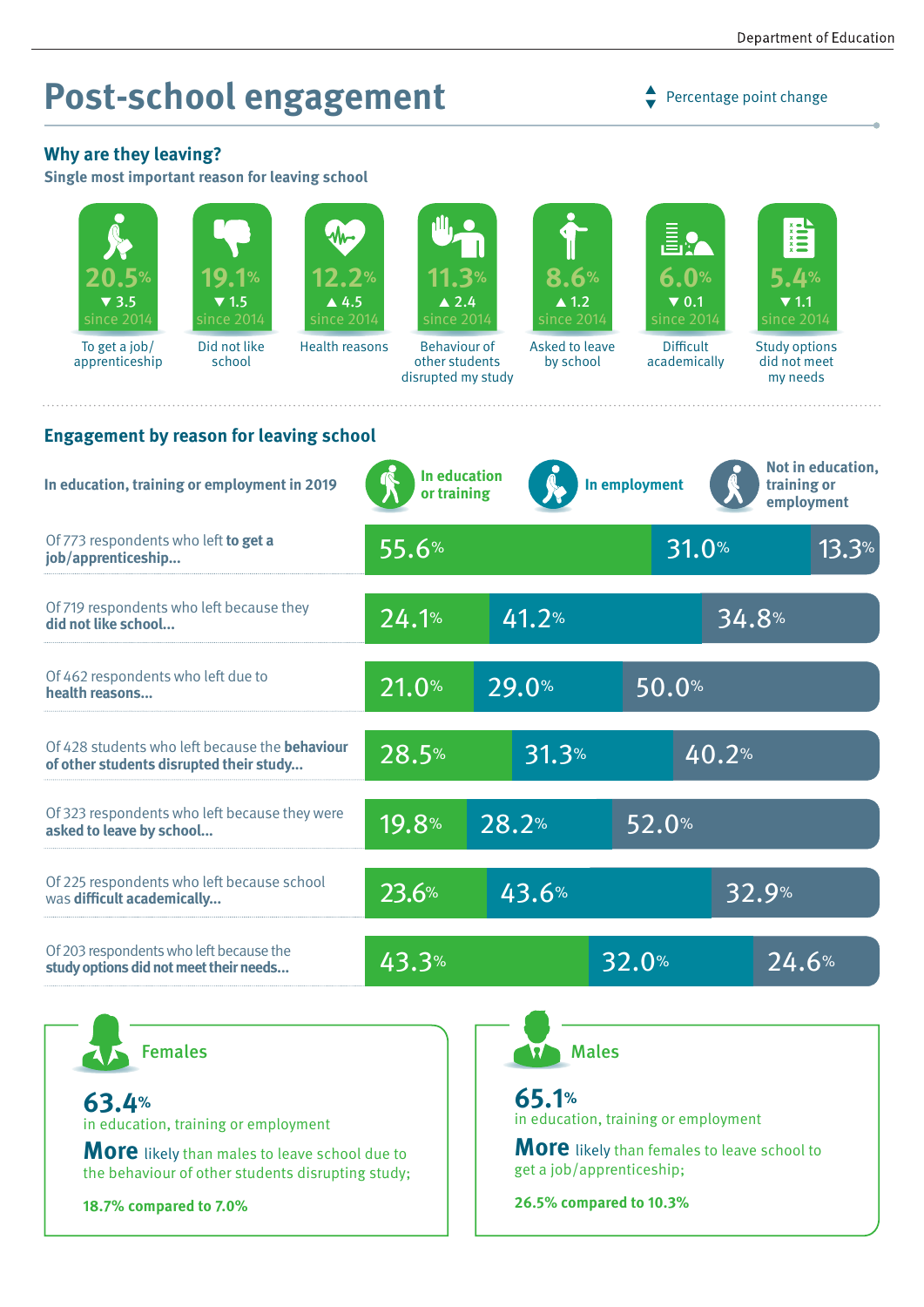Percentage point change

 $\blacktriangledown$ 







years for stable patterns to emerge as people move between different types of education, training and work.

5 Campus-based study includes Bachelor Degree, VET Certificate and secondary study levels

91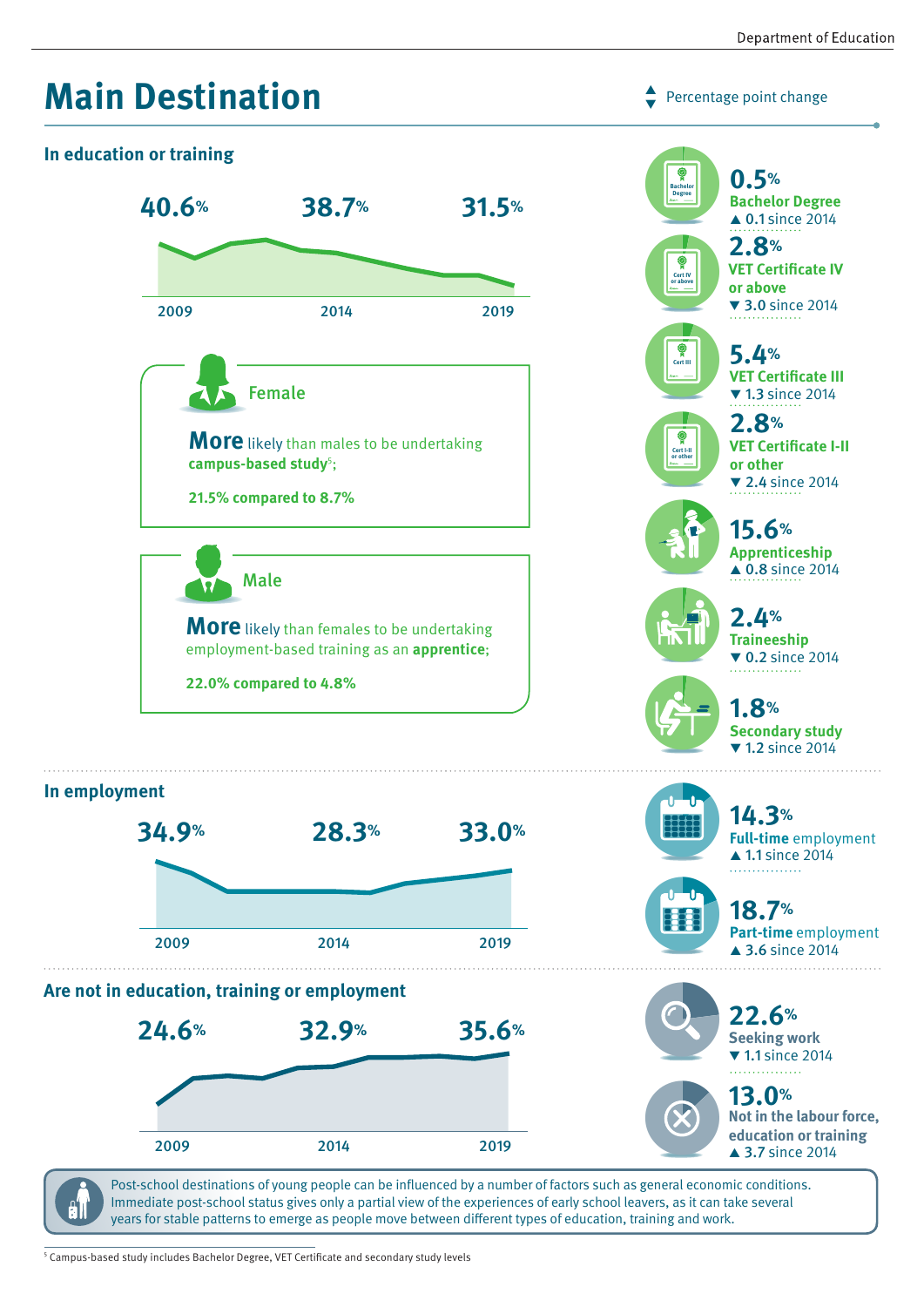## **Destination: Education and Training**

Percentage point change  $\blacktriangledown$ 

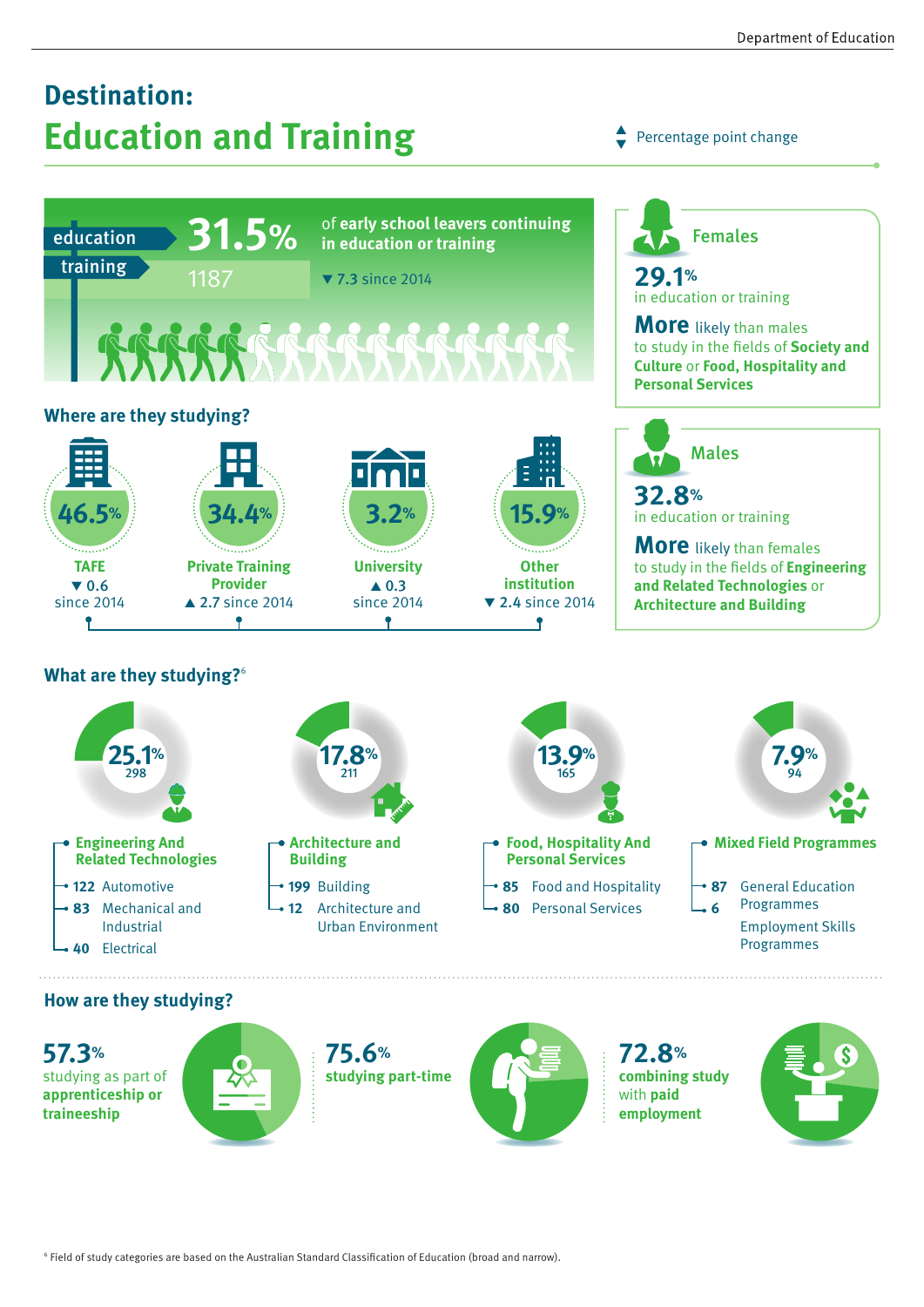## **Destination: Employment**



#### **Which industries are they working in?**







Retail Trade





Percentage point change

 $\blacktriangledown$ 



in paid employment

**More** likely than males to be working as **Sales Workers** or **Community and Personal Service Workers**



**59.1%** in paid employment

**More** likely than females to be working as **Technicians and Trades Workers** or **Labourers**

Accommodation and Food Services

Construction

**Other** Services<sup>8</sup>



### **What jobs are they doing?**



#### **How are they working?**

**41.0% combining work with further study**



**56.1% working full-time**



**46.4% employed on a casual basis** 



<sup>7</sup> This section examines the labour market outcomes for all early school leavers. The 55.9% figure includes 33.0% who were only working and

<sup>22.9%</sup> who were both working and studying. Those who were working and studying are reported as studying for their main destination.<br>8 Other services includes a broad range of personal services, such as hair, beauty and diet